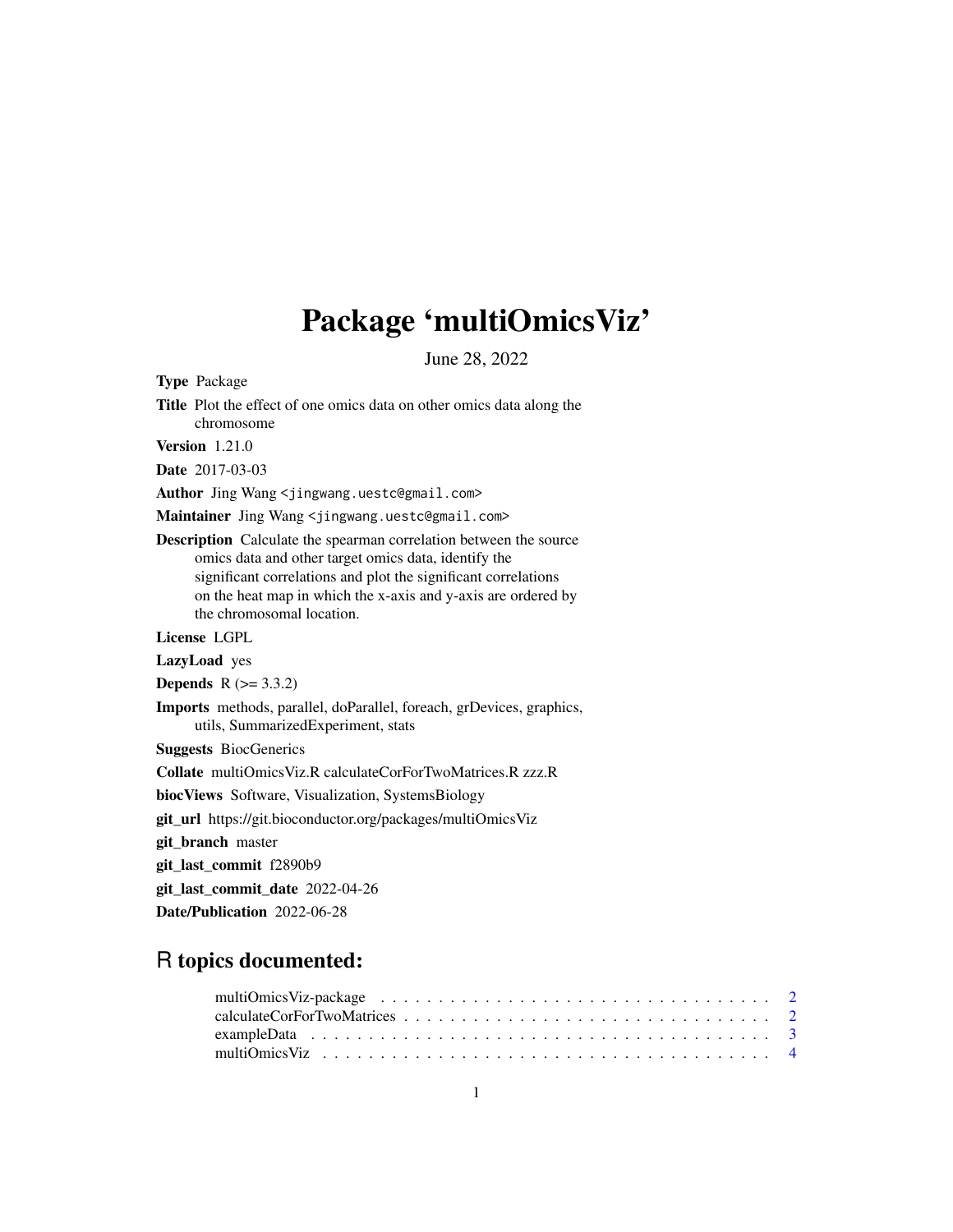#### <span id="page-1-0"></span>**Index** [6](#page-5-0) **6**

multiOmicsViz-package *Plot the effect of one omics data on other omics data along the chromosome*

#### Description

Calculate the spearman correlation between the source omics data and other target omics data, identify the significant correlations and plot the significant correlations on the heat map in which the x-axis and y-axis are ordered by the chromosomal location.

#### Details

| Package:  | multiOmicsViz |
|-----------|---------------|
| Type:     | Package       |
| License:  | LGPL          |
| LazyLoad: | yes           |

#### Author(s)

Jing Wang Maintainer: Jing Wang <jingwang.uestc@gmail.com>

#### References

Proteogenomic characterization of human colon and rectal cancer. Nature. 2014 Sep 18;513(7518):382- 7. (PMID: 25043054)

#### See Also

[multiOmicsViz](#page-3-1)

calculateCorForTwoMatrices

*Identify the significant correlations between two matrices.*

#### Description

The calculateCorForTwoMatrices function uses the spearman correlation to identify the significant correlations between two matrices.

#### Usage

calculateCorForTwoMatrices(matrix1,matrix2,fdr)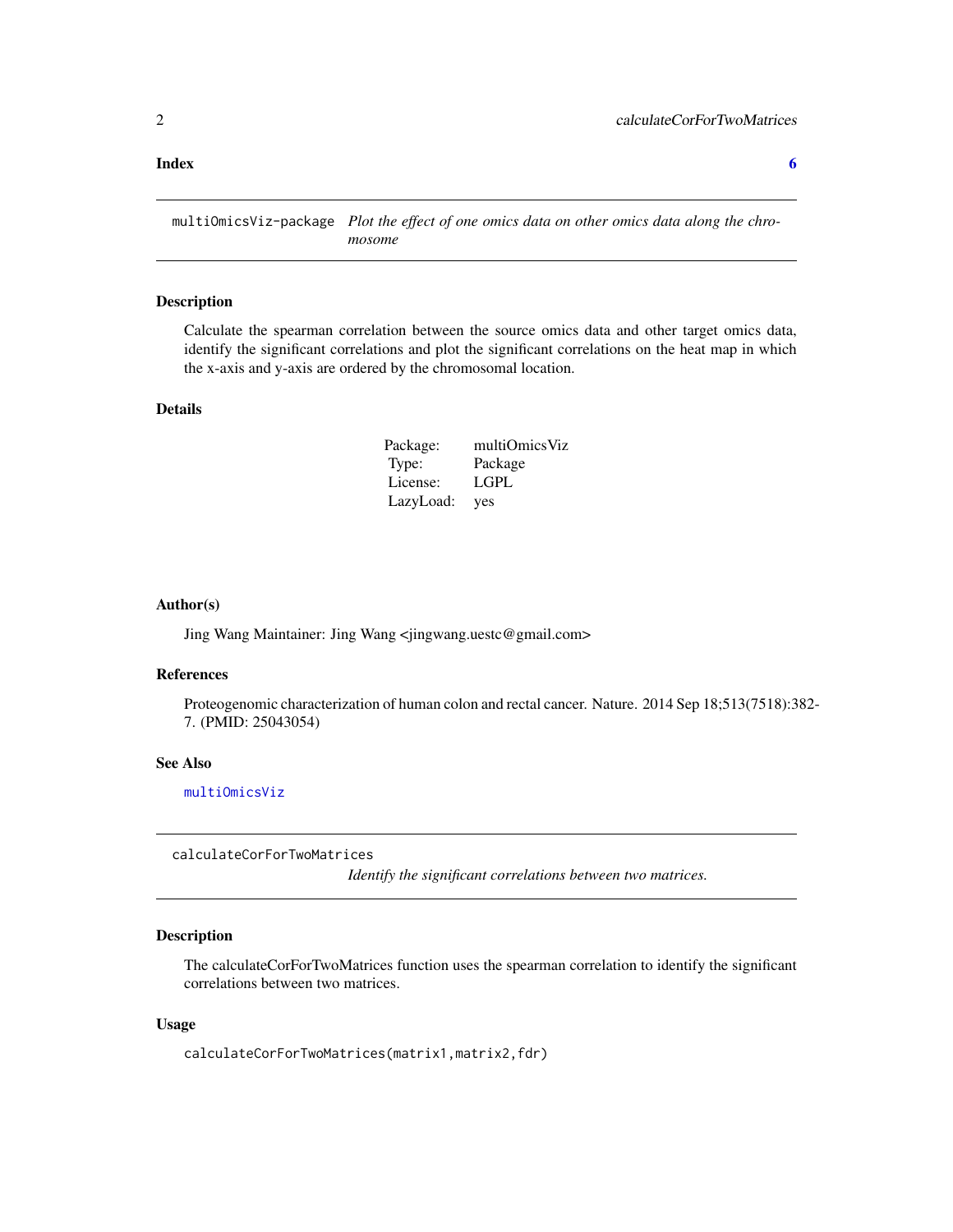#### <span id="page-2-0"></span>exampleData 3

#### Arguments

| matrix1 | A R matrix, data.frame or SummarizedExperiment object containing the nu-<br>meric values.                                                                  |
|---------|------------------------------------------------------------------------------------------------------------------------------------------------------------|
| matrix2 | A R matrix, data.frame or SummarizedExperiment object containing the nu-<br>meric values. matrix2 should have at least 6 overlapping samples with matrix1. |
| fdr     | The FDR threshold for identifying significant correlations.                                                                                                |

#### Value

This function will return a R matrix object containing significant correlations. "1" represents the significant positive correlation, "-1" represents the significant negative correlation and "0" represents no significant correlation.

#### Author(s)

Jing Wang

#### Examples

```
matrix1 <- system.file("extdata","sourceOmics.txt",package="multiOmicsViz")
matrix1 <- read.table(matrix1,header=TRUE,sep="\t",stringsAsFactors=FALSE,
check.names=FALSE)
```

```
matrix2 <- system.file("extdata","targetOmics.txt",package="multiOmicsViz")
matrix2 <- read.table(matrix2,header=TRUE,sep="\t",stringsAsFactors=FALSE,
check.names=FALSE)
```

```
sig <- calculateCorForTwoMatrices(matrix1=matrix1,
matrix2=matrix2,fdr=0.01)
```
exampleData *Description of the data in the package*

#### Description

chromLength is the length of 24 human chromosome. The first column is chromosome name and the second one is the length. genelocate is location of all genes in the human chromosome. The first column is gene symbol, second is the chromosome, third is the start position and fourth is the end position. sourceOmics is the copy number alteration data of human colorectal cancer, which was downloaded from firehose (http://gdac.broadinstitute.org) and contains 40 samples and genes from chromosome 20. targetOmics is the RNASeq data of human colorectal cancer, which was dowloaded from the Nature paper (Proteogenomic characterization of human colon and rectal cancer. Nature. 2014 Sep 18;513(7518):382-7. (PMID: 25043054)) and contains 3764 genes and 40 samples.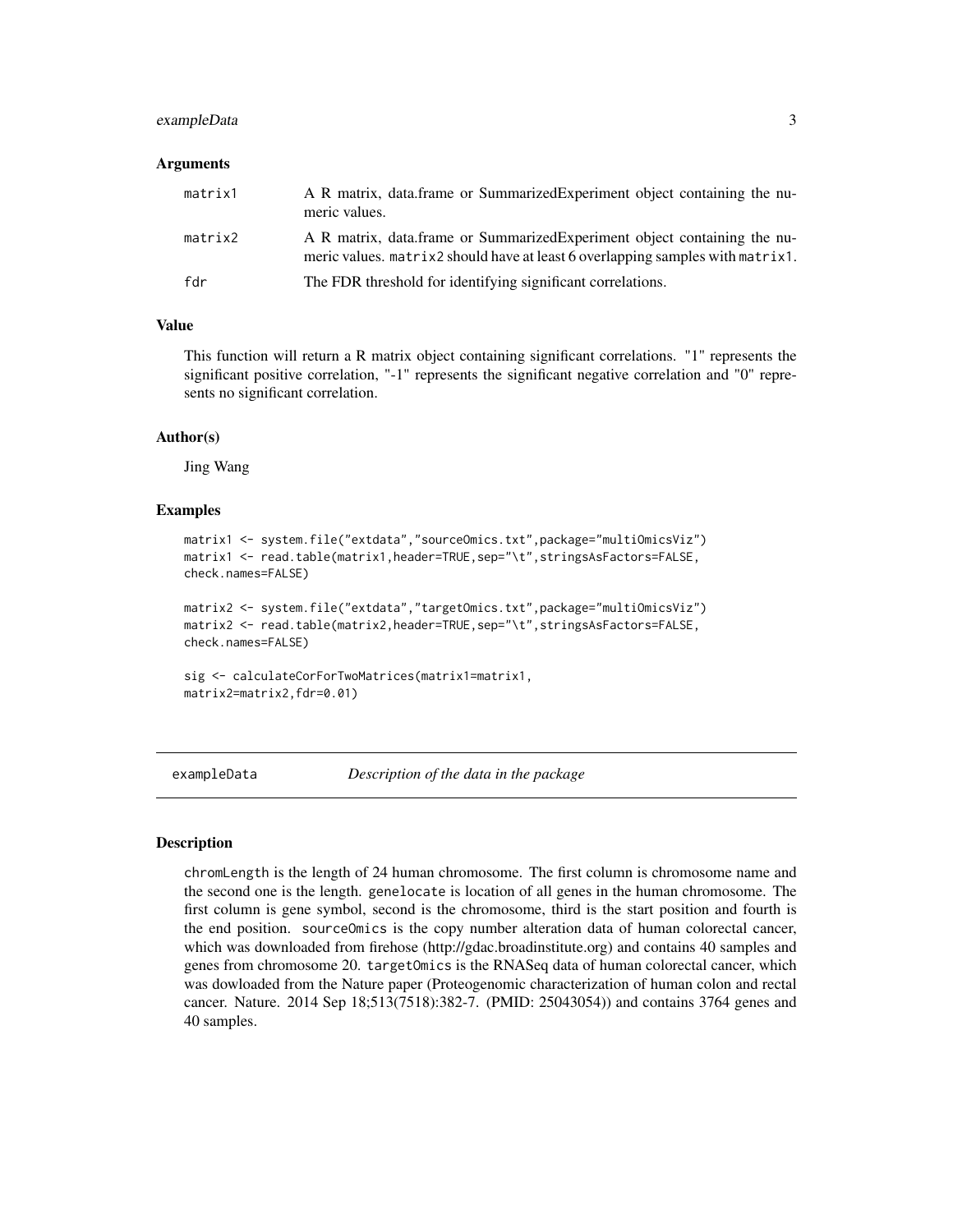<span id="page-3-1"></span><span id="page-3-0"></span>

#### Description

Calculate the spearman correlation between the source omics data and other target omics data, identify the significant correlations and plot the significant correlations on the heat map in which the x-axis and y-axis are ordered by the chromosomal location.

#### Usage

```
multiOmicsViz(sourceOmics,sourceOmicsName,chrome_sourceOmics,targetOmicsList,
targetOmicsName,chrome_targetOmics,fdrThr,outputfile,nThreads=NULL,legend=TRUE)
```
#### Arguments

| sourceOmics        | A R matrix, data.frame or SummarizedExperiment object containing the omics<br>data. The data should contain the row names representing the genes and column<br>names representing the samples.                                                                                                                                                                                                                                      |  |  |
|--------------------|-------------------------------------------------------------------------------------------------------------------------------------------------------------------------------------------------------------------------------------------------------------------------------------------------------------------------------------------------------------------------------------------------------------------------------------|--|--|
| sourceOmicsName    |                                                                                                                                                                                                                                                                                                                                                                                                                                     |  |  |
|                    | The name of the source omics data (e.g. CNA).                                                                                                                                                                                                                                                                                                                                                                                       |  |  |
| chrome_sourceOmics |                                                                                                                                                                                                                                                                                                                                                                                                                                     |  |  |
|                    | The multiOmicsViz function will extract the genes in the selected chromo-<br>some(s) from genes in the source omics data and then identify and visualize the<br>significant correlations based on the selected genes. chrome_source0mics can<br>be one character containing the chromosome name (e.g. "1"), a R vector object<br>containing multiple chromosomes (e.g. c("1","2","3")) or "All" representing all<br>24 chromosomes. |  |  |
| targetOmicsList    |                                                                                                                                                                                                                                                                                                                                                                                                                                     |  |  |
|                    | A R list object containing at most 5 target omics data. Each omics data in<br>the list should be a R matrix, data frame or Summarized Experiment object and<br>contain the row names representing the genes and column names representing<br>the samples. There should have multiple overlapping genes among all target<br>omics data and at least 6 overlapping sample between source omics data and<br>each target omics data.    |  |  |

#### targetOmicsName

A R vector object containing the name of all target omics data stored in the targetOmicsList.

#### chrome\_targetOmics

The multiOmicsViz function will extract the genes in the selected chromosome(s) from the overlapping genes among all target omics data and then identify and visualize the significant correlations based on the selected genes. chrome\_sourceOmics can be one character containing the chromosome name (e.g. "1"), a R vector object containing multiple chromosomes (e.g. c("1","2","3")) or "All" representing all 24 chromosomes.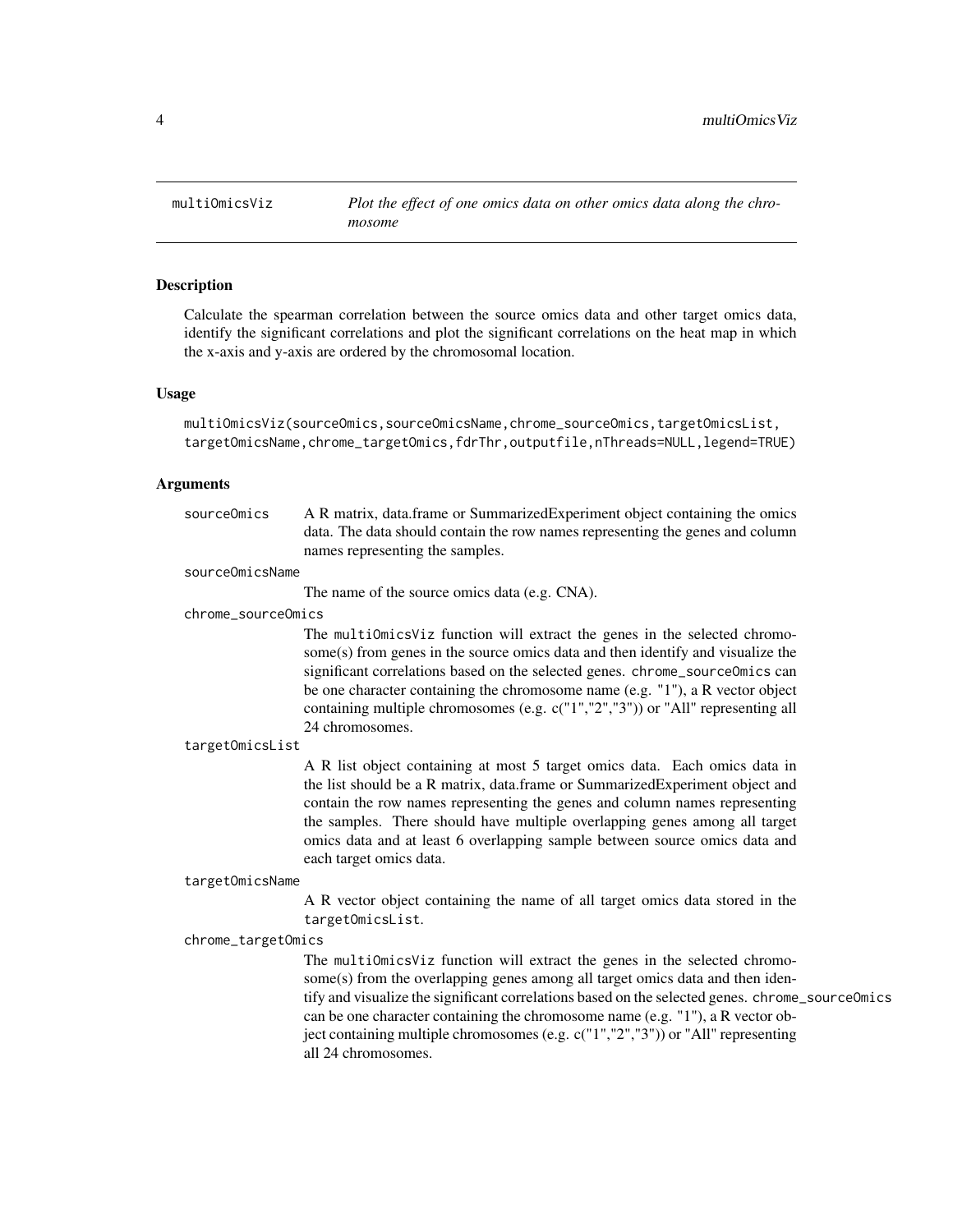#### multiOmicsViz 5

| fdrThr     | The FDR threshold for identifying the significant correlations.                                                                                                                                                                                                                         |
|------------|-----------------------------------------------------------------------------------------------------------------------------------------------------------------------------------------------------------------------------------------------------------------------------------------|
| outputfile | The output file name.                                                                                                                                                                                                                                                                   |
| nThreads   | If target Omics List contains 2 or 3 omics data, multiOmics Viz will use the<br>parallel computing method to calculate the significant correlations between the<br>source omics data and each of target omics data. nThreads is the number of<br>cores used for the parallel computing. |
| legend     | If legend is TRUE, the output heat map will contain the legend.                                                                                                                                                                                                                         |

#### Value

If the targetOmicsList contains one target omics data, the multiOmicsViz function will plot a heat map in which x-axis represents the genes in the source omics data, y-axis represents the genes in the target omics data, x-axis and y-axis are ordered by chromosomal location, each point represents a significant correlation, red color represents the significant positive correlation and blue color represents the significant negative correlation. If the targetOmicsList contains multiple target omics data, the multiOmicsViz function will not only plot multiple heat maps for each target omics data but also plot mutliple bar charts in which blue bars represent the number of specific significant correlations for the target omics data and black bars represents the number of common significant correlations among all target omics data.

#### Author(s)

Jing Wang

#### Examples

```
sourceOmics <- system.file("extdata","sourceOmics.txt",package="multiOmicsViz")
sourceOmics <- read.table(sourceOmics,header=TRUE,sep="\t",stringsAsFactors=FALSE,
check.names=FALSE)
```

```
targetOmics1 <- system.file("extdata","targetOmics.txt",package="multiOmicsViz")
targetOmics1 <- read.table(targetOmics1,header=TRUE,sep="\t",stringsAsFactors=FALSE,
check.names=FALSE)
```

```
targetOmicsList <- list()
targetOmicsList[[1]] <- targetOmics1
```

```
outputfile <- paste(tempdir(),"/heatmap",sep="")
multiOmicsViz(sourceOmics,"CNA","20",targetOmicsList,
"mRNA","All",0.001,outputfile)
```